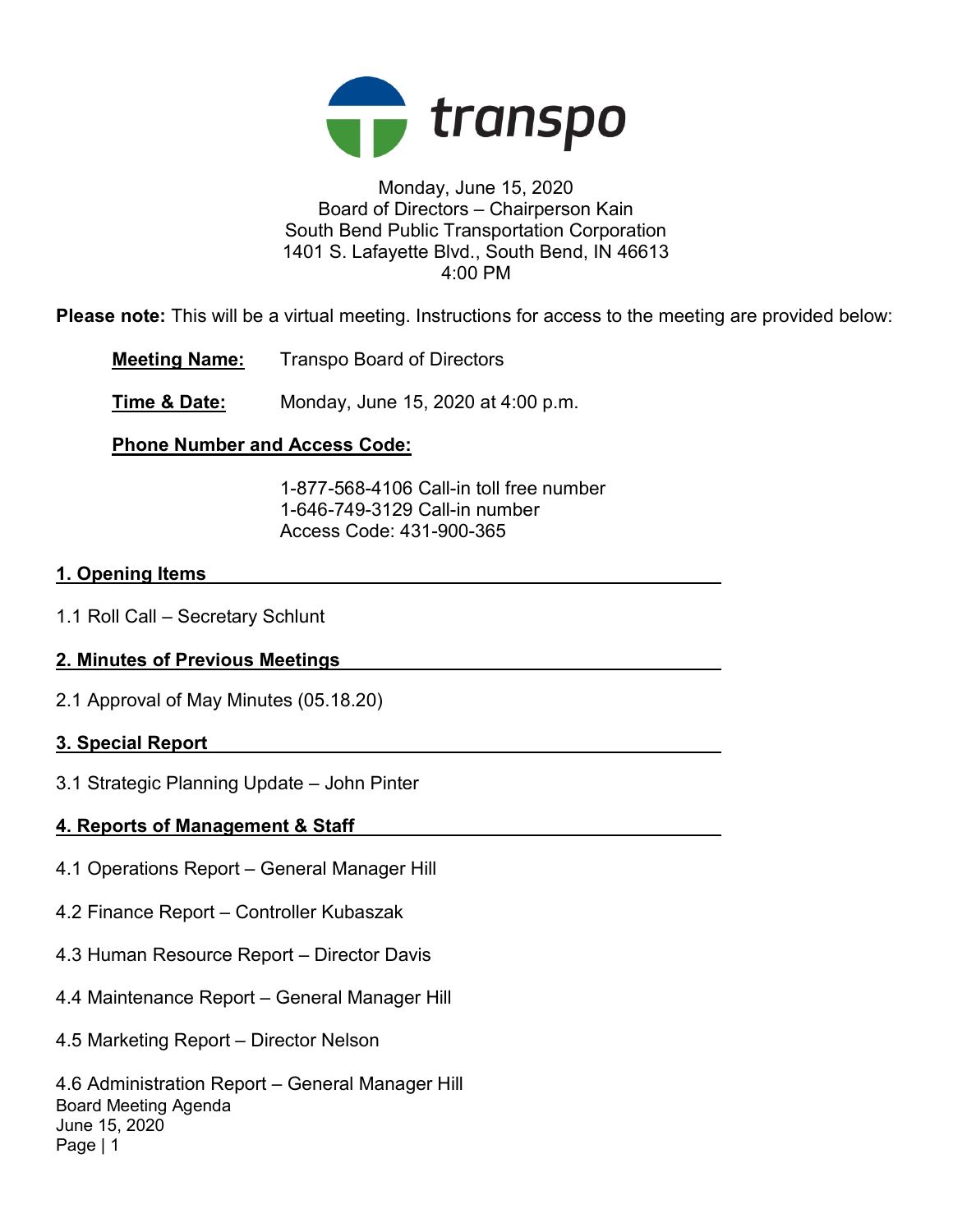### 5. Introduction to Resolutions

### 5.1 RESOLUTION NO. 23-2020

A RESOLUTION OF THE BOARD OF DIRECTORS OF THE SOUTH BEND PUBLIC TRANSPORTATION CORPORATION, SOUTH BEND, INDIANA APPROVING THE FINANCIAL TRANSACTIONS INCURRED DURING THE MONTH OF MAY WITHIN THE CORPORATION'S CAPITAL IMPROVEMENT FUND

### 5.2 RESOLUTION NO. 24-2020

A RESOLUTION OF THE BOARD OF DIRECTORS OF THE SOUTH BEND PUBLIC TRANSPORTATION CORPORATION, SOUTH BEND, INDIANA APPROVING THE FINANCIAL TRANSACTIONS INCURRED DURING THE PAST THIRTY-ONE (31) DAYS OF MAY WITHIN THE CORPORATION'S PAYROLL AND TRANSPORTATION FUND

#### 5.3 RESOLUTION NO. 25-2020

A RESOLUTION OF THE BOARD OF DIRECTORS OF THE SOUTH BEND PUBLIC TRANSPORTATION CORPORATION, SOUTH BEND, INDIANA AUTHORIZING MANAGEMENT TO EXTEND THE CURRENT CONTRACT FOR SPECIALIZED LEGAL SERVICES WITH BARNES & THORNBURG, LLP THROUGH AUGUST 31, 2020

5.4 RESOLUTION NO. 26-2020

A RESOLUTION OF THE BOARD OF DIRECTORS OF THE SOUTH BEND PUBLIC TRANSPORTATION CORPORATION, SOUTH BEND, INDIANA AUTHORIZING MANAGEMENT TO EXERCISE A ONE-YEAR OPION WITH PHYSICIANS URGENT CARE FOR OCCUPATIONAL MEDICAL SERVICES

5.5 RESOLUTION NO. 27-2020

A RESOLUTION OF THE BOARD OF DIRECTORS OF THE SOUTH BEND PUBLIC TRANSPORTATION CORPORATION, SOUTH BEND, INDIANA AUTHORIZING MANAGEMENT TO ENTER INTO AN AGREEMENT WITH SLATILE ROOFING AND SHEET METAL FOR THE REPLACEMENT OF THE SOUTH STREET STATION ROOF

5.6 RESOLUTION NO. 28-2020 A RESOLUTION OF THE BOARD OF DIRECTORS OF THE SOUTH BEND PUBLIC TRANSPORTATION CORPORATION, SOUTH BEND, INDIANA APPROVING THE SECTION 5310 CAPITAL GRANT AWARDS

### 5.7 RESOLUTION NO. 29-2020 A RESOLUTION OF THE BOARD OF DIRECTORS OF THE SOUTH BEND PUBLIC TRANSPORTATION CORPORATION, SOUTH BEND, INDIANA APPROVING THE SECTION 5310 OPERATING GRANTS

Board Meeting Agenda June 15, 2020 Page | 2